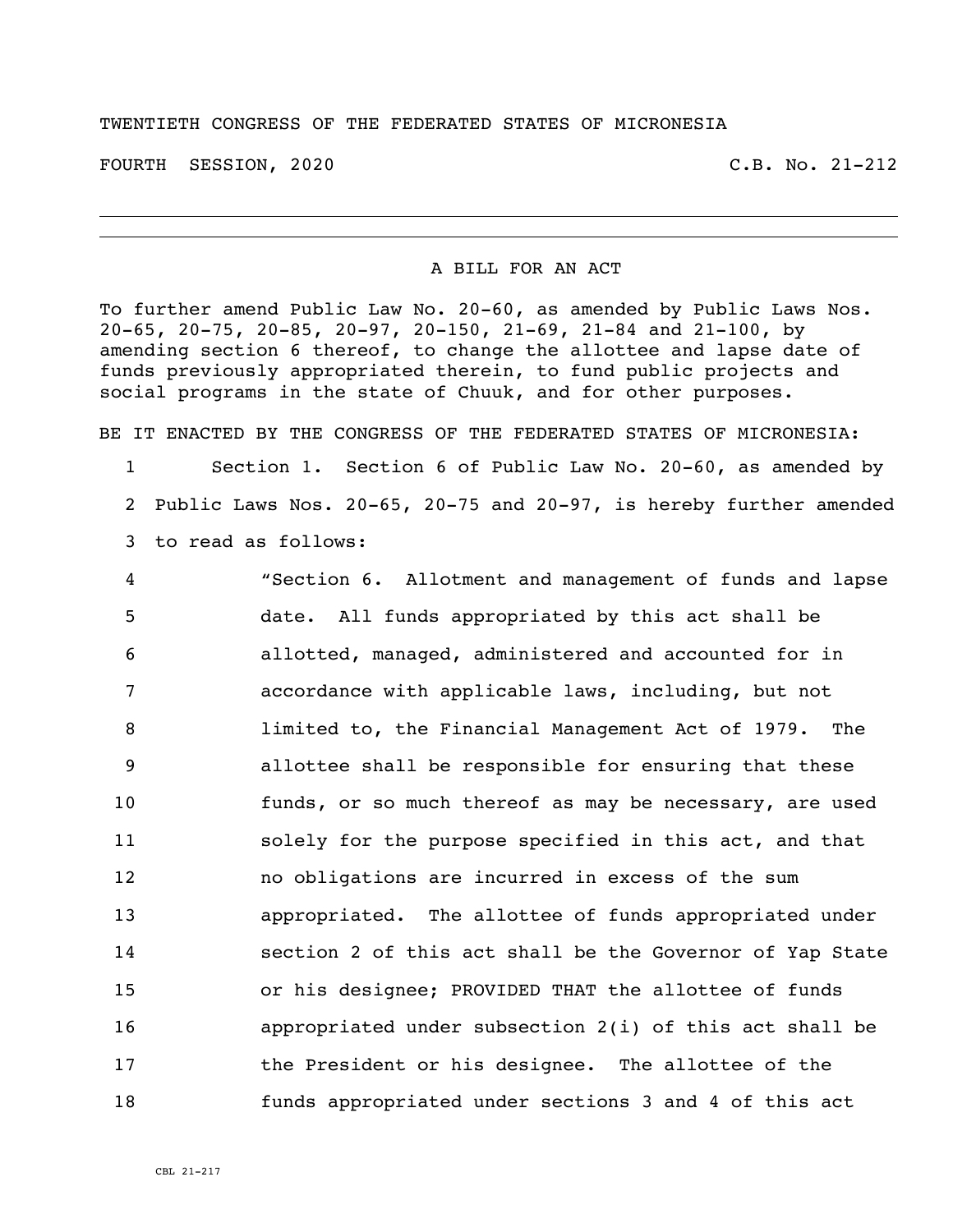C.B. No. 21-212

 shall be the President of the Federated States of Micronesia or his designee; PROVIDED THAT the allottee of funds appropriated under subsections 3(a) to 3(o) of this act shall be the Mayor of Lelu Town Government or his designee; the allottee of funds appropriated under subsections 3(p) to 3(ae) of this act shall be the Mayor of Tafunsak Municipal Government or his designee; the allottee of funds appropriated under subsections  $4(2)(e)$ ,  $4(2)(g)$  and  $4(2)(m)$  of this act shall be the Pohnpei Transportation Authority (PTA); the allottee of funds appropriated under subsection 4(2)(o) of this act shall be the Pohnpei Utility Corporation (PUC). The allottee of the funds appropriated under subsections  $5(1)[\frac{5(3)}{2}]$  and 6(6) of this act shall be the Governor of Chuuk State or his designee; the allottee of the funds appropriated under subsection 5(2) of this act shall be the Mortlocks Island Development Authority (MIDA); the allottee of funds appropriated under subsection 5(3) of this act shall be the Mayor of Weno Municipal Government or his designee; the allottee of the funds appropriated under subsection 5(4) of this act shall be the Southern Namoneas Development Authority; the allottee of the funds appropriated under subsection 5(5) of this act shall be the Faichuk Development Authority. The authority of the allottee to obligate